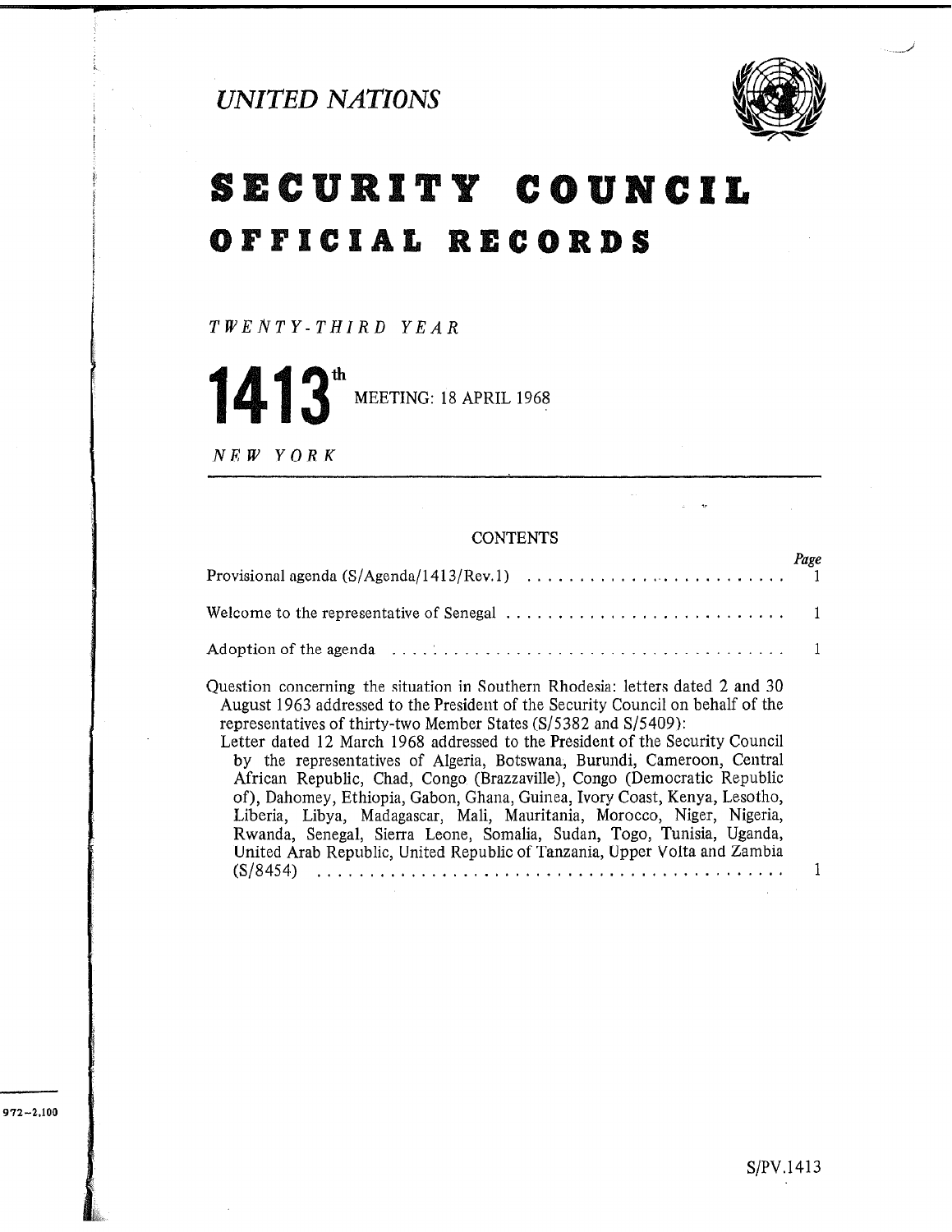### NOTE

Symbols of United Nations documents are composed of capital letters combined with figures. Mention of such a symbol indicates a reference to a United Nations document.

Documents of the Security Council (symbol S/. . .) are normally published in quarterly Supplements of the Official Records of the Security Council. The date of the document indicates the supplement in which it appears or in which information about it is given.

The resolutions of the Security Council, numbered in accordance with a system adopted in 1964, are published in yearly volumes of Resolutions and Decisions of the Security Council. The new system which has been applied retroactively to resolutions adopted before 1 January 1965, became fully operative on that date.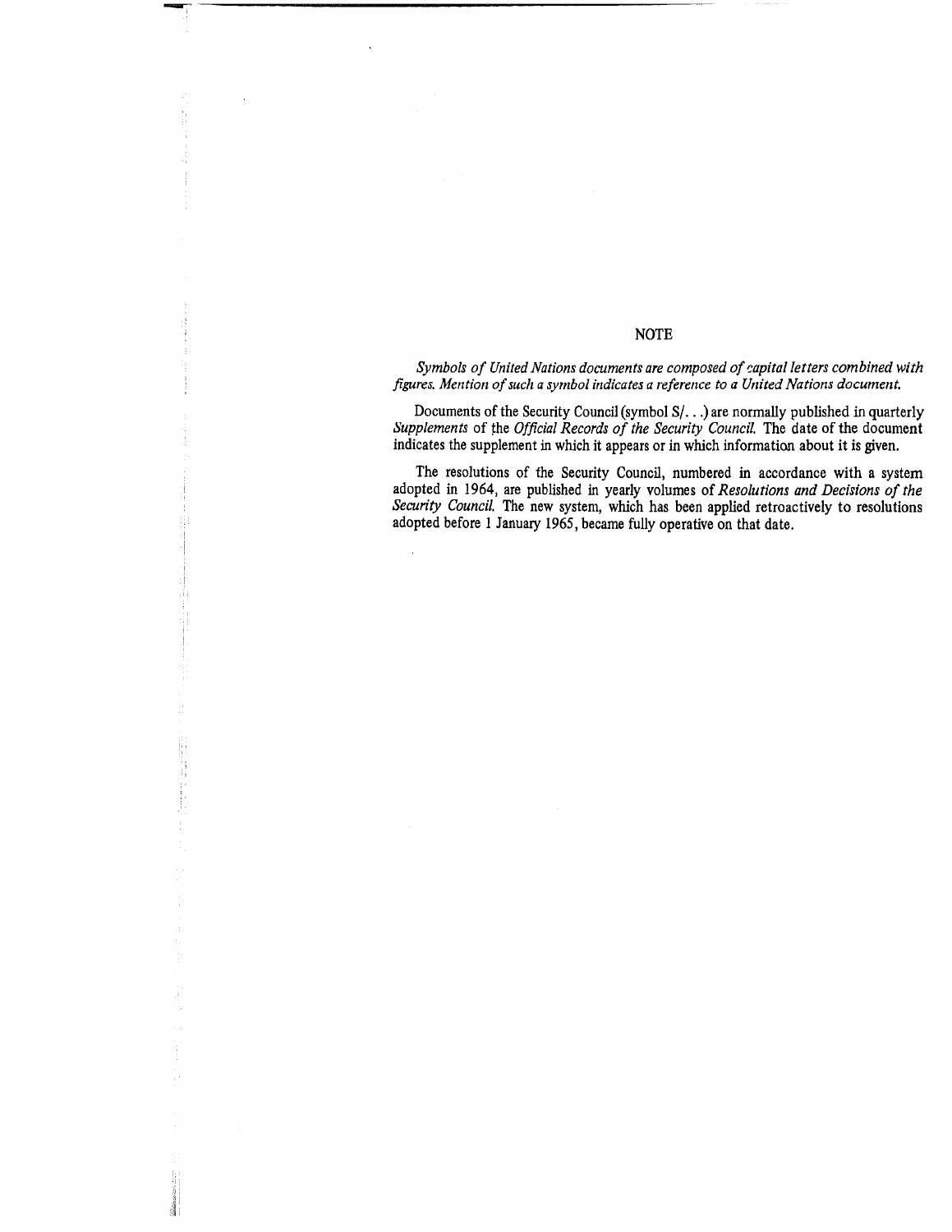Held in New York on Thursday, 18 April 1968, at 10.30 a.m.

President: Mr. Y. A. MALIK (Union of Soviet Socialist Republics).

Present: The representatives of the following States: Algeria, Brazil, Canada, China, Denmark, Ethiopia, France, Hungary, India, Pakistan, Paraguay, Senegal, Union of Soviet Socialist Republics, United Kingdom of Great Britain and Northern Ireland and United States of America.

## Provisional agenda (S/Agenda/1413/Rev.1)

- 1, Adoption of the agenda.
- 2. Question concerning the situation in Southern Rhodesia: letters dated 2 and 30 August 1963 addressed to the President of the Security Council on behalf of the representatives of thirty-two Member States (S/5382 and S/5409):

Letter dated 12 March 1968 addressed to the President of the Security Council by the representatives of Algeria, Botswana, Burundi, Cameroon, Central African Republic, Chad, Congo (Brazzaville), Congo (Democratic Republic of), Dahomey, Ethiopia, Gabon, Ghana, Guinea, Ivory Coast, Kenya, Lesotho, Liberia, Libya, Madagascar, Mali, Mauritania, Morocco, Niger, Nigeria, Rwanda, Senegal, Sierra Leone, Somalia, Sudan, Togo, Tunisia, Uganda, United Arab Republic, United Republic of Tanzania, Upper Volta and Zambia (S/8454).

### Welcome to the representative of Senegal

1. The PRESIDENT (translated from Russian): Before the Council proceeds to the consideration of the item on its agenda, may I be permitted, on behalf of the members of the Security Council, to extend a cordial welcome to our new colleague, the representative of Senegal, Ambassador Boye. It gives us great satisfaction to welcome him here and to express the hope that, by our joint efforts, we shall co-operate in examining and taking appropriate decisions on all the items which the Security Council will be considering.

2. We all well remember the close co-operation that we had with his predecessor, Mr. Diop, whom we had the honour and pleasure to greet and also to bid farewell recently. I am sure that this excellent tradition will continue in the future.

3. In welcoming the representative of Senegal in my capacity as representative of the SOVIET UNION, I should like to stress with particular satisfaction that friendly relations are developing between the Soviet Union and Senegal, and this is a source of particular gratification to me as I welcome him here as the representative of a friendly country.

4. Mr. BOYE (Senegal) (translated from French): I thank YOU, Mr. President, for your kind words of welcome to the Security Council,

5. In renewing my association with you-whom I have had the opportunity to meet over the years in the course of your many journeys to Africa and during my own official visits to the Soviet Union-and as I join my other colleagues on the Council, I should like to assure you of the same loyal co-operation that I have always given in other United Nations bodies. At the same time, I wish to reaffirm that the people of Senegal, its Government and its President will continue to co-operate with the United Nations towards the realization of the purposes and principles of the Charter, in particular the maintenance of international peace and security.

### Adoption of the agenda

The agenda was adopted.

- Question concerning the situation in Southern Rhodesia: letters dated 2 and 30 August 1963 addressed to the President of the Security Council on behalf of the representatives of thirty-two Member States (S/5382 and S/5409):
	- Letter dated 12 March 1968 addressed to the President of the Security Council by the representatives of Algeria, Botswana, Burundi, Cameroon, Central African Republic, Chad, Congo (Brazzaville), Congo (Democratic Republic of), Dahomey, Ethiopia, Gabon, Ghana, Guinea, Ivory Coast, Kenya, Lesotho, Liberia, Libya, Madagascar, Mali, Mauritania, Morocco, Niger, Nigeria, Rwanda, Senegal, Sierra Leone, Somalia, Sudan, Togo, Tunisia, Uganda, United Arab Republic, United Republic of Tanzania, Upper Volta and Zambia (S/8454)

6. The PRESIDENT (translated from Russian): In conformity with the decisions taken previously by the Council during the discussion of this item last month, and if I hear no objection, I shall invite the representatives of Jamaica and Zambia to take places at the Council table to participate without vote in the Council's debate on this question.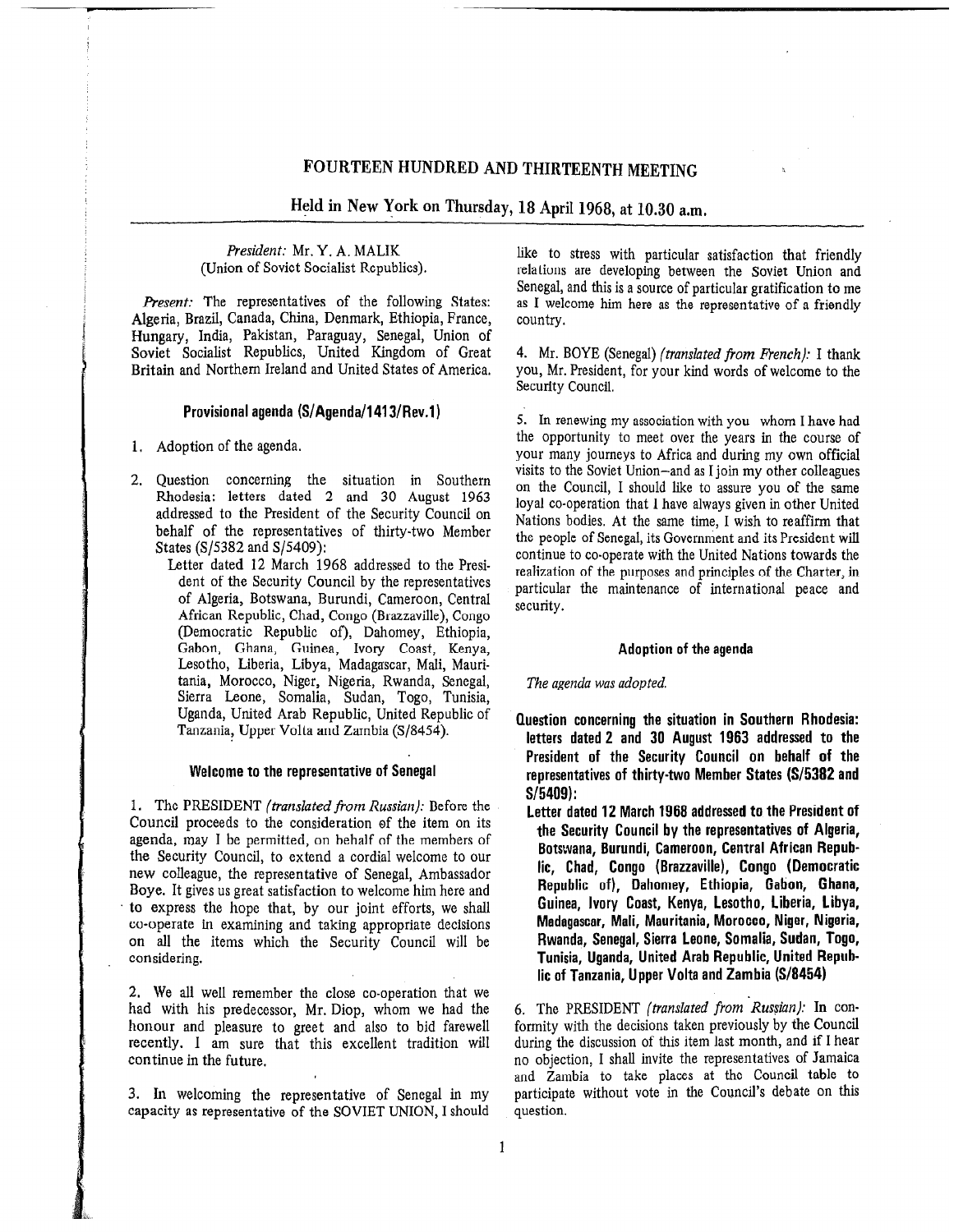At the invitation of the President, Mr. L. M. H. Bamett (Jamaica) and Mr. J. B. Mwemba (Zambia) took places at the Council table.

7. The PRESIDENT (translated from Russian): The Security Council will now resume discussion of the question of the situation in Southern Rhodesia, which was last considered at the 1408th meeting of the Council on 26 March 1968.

8. Before calling on the first speaker, I should like to draw the attention of members of the Council to the draft resolution of 16 April  $\sqrt{S/8545}$  submitted by the delegations of Algeria, Ethiopia, India, Pakistan and Senegal.

9. Lij Endalkachew MAKONNEN (Ethiopia): On behalf of the delegations of Algeria, India, Pakistan, Senegal and my . own country I have the honour to present the draft resolution already submitted and distributed in our name  $[S/8545]$ . The document is so self-explanatory in what it sets out to suggest and is so much on the lines of the policy statements the sponsor delegations have already made during the present debate that it becomes hardly necessary to explain it in great detail. We believe that the text speaks for itself and, that being our assessment, my short statement of introduction will aim only at underlining some of the points that we consider to be basic to the grave issue with which we are confronted.

10. The draft resolution rightly and properly starts by recalling the previous decisions taken on this question both by the General Assembly and by the Council. In so doing, it seeks to establish continuity and consistency in all action that is to be taken by the United Nations, and notably by the Security Council, which according to the Charter has the primary responsibility for the maintenance of international peace and security.

11. The sponsors firmly believe, as indeed they have believed from the very beginning, that the main responsibility for enabling the people of Southern Rhodesia to exercise their right to self-determination and independence is one that falls on the United Kingdom as the administering Power. In so far as the United Kingdom has failed to take effective action to bring the Rhodesian rebellion to an end, it must naturally bear the responsibility for the continuation of the rebellion and for the tragic consequences that it has had. This, in our view, is a responsibility from which the United Kingdom cannot escape, And, while none which the office Kniguoni cannot escape. And, while doing every thing that can help expedite the process by which the rebellion can be brought quickly to an end, the Council must urge the United Kingdom to use all the means at its disposal, including the use of force, to end the are to disposar, thus the theory of Torce, to the the rebellion, thus restoring to the people of Zimbabwe their rights to freedom and independence.

12. Those, in short, are the central considerations that  $\frac{12.1 \text{ m/s}}{2.1 \text{ m/s}}$  for the course of action that we considerate of a construction that we consider that we consider the set of a construction of a construction of  $\frac{1}{2}$  and  $\frac{1}{2}$  and  $\frac{1}{2}$  and  $\frac{1}{2}$ have formed the basis for the course of action that we recommend in our draft. Basing our whole approach on the decisions taken by the Council so far, emphasizing the primary responsibility of the United Kingdom Government for the aggravation of the threat to international peace and security that the rebellion and its consequences have come to create, and recognizing the legitimacy of the struggle of

the people of Southern Rhodesia for their freedom and independence, we urge the Council to act under Chapter VII of the Charter and to take effective measures that will bring the rebellion of the racist minority régime to an end.

13. The course of action recommended in the operative part of our draft resolution can be summarized under three main headings. First, the selective sanctions authorized previously by the Council have proved inadequate, as indeed many of us had foreseen at the time. In view of the failure of selective sanctions, the Council must now agree on effective measures of comprehensive mandatory sane. tions and must, to that end, call on all States to sever all economic and other relations with the illegal racist minority régime in Southern Rhodesia. That, in our view, is the only way by which the racist régime can be made to feel the full impact of its isolation from the rest of the world. The Council must call upon all States to carry this decision on total and mandatory sanctions, and to do so in accordance with their obligations under the Charter.

14. Second, our experience with selective sanctions has shown that it is not enough for the Council to decide on any such measures without at the same time envisaging pre':entivl: steps which have to be taken in order to eliminate counteractions on the part of those that are bent on undermining the Council's efforts. It is obvious that the rebellion in Southern Rhodesia could not have continued without the overt and covert sustenance of South Africa and Portugal; and since the Governments of those two countries show no sign of a change of heart, the Council should not only condemn them for their past acts of defiance but also forestall the possibility of future misbehaviour by deciding to take resolute and effective action in accordance with the relevant provisions of the Charter should those two countries persist in defying the authority of the United Nations by any further attempt to frustrate and undermine the Council's efforts in this regard.

15. We also urge the Council to call upon all Member States, and in particular those which are the trading partners of South Africa and Portugal, to assist and co-operate effectively in the implementation of the measures to be called for by the Council's decision on comprehensive mandatory sanctions. The Council's permanent members have, of course, a special responsibility in this regard, and the sponsors feel that more needs to be and regard, and the sponsors reer that more needs to be efforts of the Council and the as effective as they are intended. We feel that the Council should study and agree. mondou. He feel that the Council should study and agree upon some effective mechanism that would enable it to ensure full and effective compliance with its decisions.

16. Last but not least, the United Kingdom as the administering Power must be the principal pilot of the principal pilot of the pilot of the principal pilot of the principal pilot of the principal pilot of the principal pilot of the principal pilot of the principal pilot administering Power must be the principal pilot of this project. No amount of pleading based on the excuse of project, two amount or picauing based on the excuse of comme cases at home of or withdrawal from a predomnant role abroad can extricate the United Kingdom Government from this brave and historic responsibility. Through an ill-conceived policy which amounted to sheer neglect and indifference to the legitimate rights of the indigenous peoples, followed by an attitude of indecision and inaction in the face of a clear case of rebellion in a Territory under its full responsibility, the United Kingdom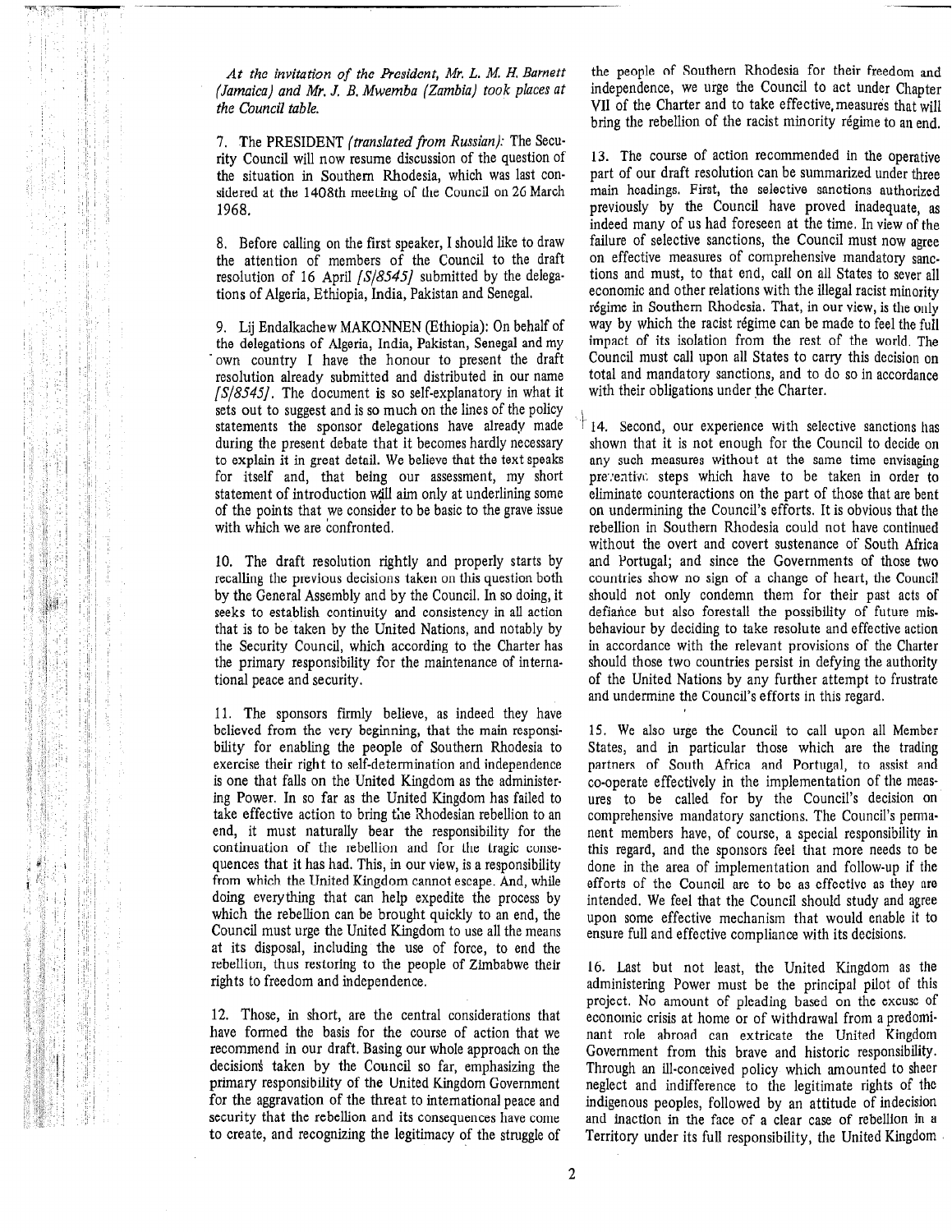has brought us to a situation in which 4 million Africans are the virtual prisoners of an armed racist minority régime that has the audacity to defy the authority of the United Nations and to challenge the very prerogative of the British Crown. Thus the United Kingdom is paying a high price for the inadequate and indecisive policy it has chosen to follow so far, and surely it will continue to pay that price, in terms Of both conscience and national pride, until and unless this sharneful and ridiculous rebellion is brought to an end.

17. The United Nations and the international community will no doubt assist in expediting this process, but it is for the United Kingdom as the administering Power to wake up to its responsibility, even at this late hour, in order to repair the wrong done to the African majority of Southern Rhodesia by quickly and effectively undoing that which has been done and by thus bringing freedom and justice to those for whom Britain has responsibility and trust.

18. I cannot end this statement without reiterating the firm conviction on our part that, in this as in other areas of the colonial struggle, freedom is bound to win in the end; of this we have no doubt, The question is whether the United Kingdom and the world community will live up to their duty and responsibility. Whatever happens, the gallant people of Zimbabwe will continue their struggle for freedom, fortified by the knowledge that in their struggle is computed by the Knowledge that in their struggle we of the Affican and Asian world, and an progressive forces of mankind with us, shall stand by the freedom fighters in Southern Rhodesia, as in the rest of southern Africa, for as long as it will take to wipe out the curse of racial oppression from the face of our continent

19. With those few explanatory remarks, I wish to commend the draft resolution contained in document S/8545 for the consideration and approval of the members of the Council.

20. The PRESIDENT (translated from Russian): As a result of informal consultations among members of the Council, there appears to be general agreement that time is necessary for a more detailed study of the draft resolution submitted by the five sponsoring delegations, and that discussion of this item should be continued at the next meeting of the Council. Consequently, it is anticipated that the date of the next meeting on the question of Southern Rhodesia will be announced following consultation among the members of the Security Council. In view of the importance and urgency of this item now before the Security Council, the members of the Council agree to be prepared to hold a meeting of the Council at any time in the near future.

21. If all members of the Council agree to this, and if there are no objections we shall adjourn today's meeting.

### It was so decided.

22. The members should bear in mind that the Council  $\mu$ . The members should be<br> $\mu$  at  $\mu$  and administration of a state of anders the administration of will meet at 3.30 p.m. today to consider the admission of Mauritius to the United Nations.

## The meeting rose at 11.25 a.m.